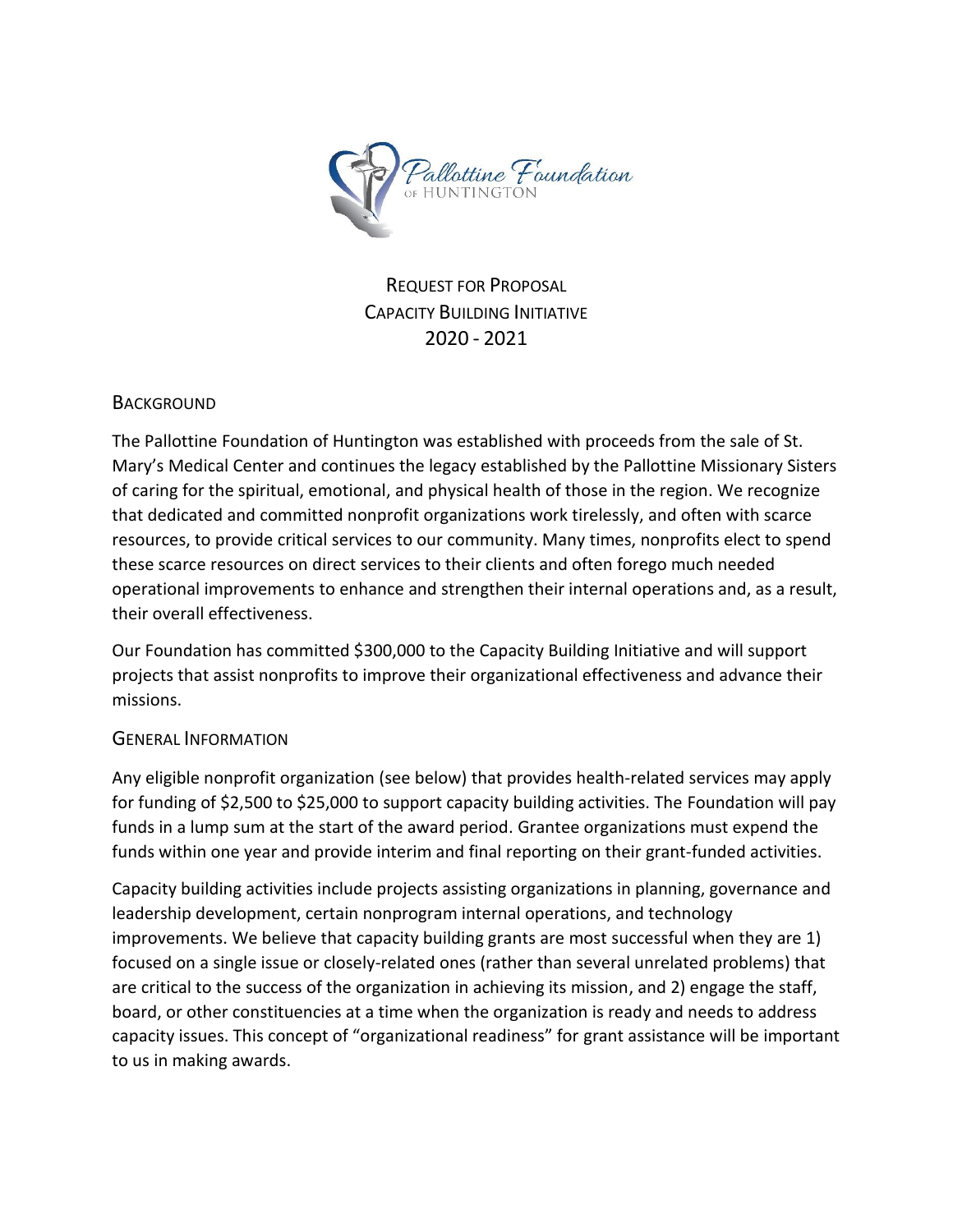## GRANT AWARD TIMELINE

| Request for Proposals Issued                            | January 20, 2020             |
|---------------------------------------------------------|------------------------------|
| <b>Proposal Submission Deadline</b>                     | February 28, 2020            |
| <b>Funding Decision Announcements</b>                   | April 1, 2020                |
| <b>Grant Agreements Executed and Funding</b><br>Awarded | April 1 - April 30, 2020     |
| <b>Grant Performance Period</b>                         | May 1, 2020 - April 30, 2021 |

A pre-recorded technical assistance webinar also will be posted on our website in the coming weeks.

## APPLICATION PROCESS

Our deadline for application submission is 11:45 p.m. on February 28, 2020. No letter of inquiry is required. If your organization is interested and meets the initial eligibility requirements, you are invited to submit an application using our grant management system accessible from our website – [www.pallottinehuntington.org.](http://www.pallottinehuntington.org/) All applications must be submitted online; we will not consider applications received by any other method. For questions about using the grant management system, applicants may contact Janet Spry, Operations Manager, at 304-397-5955 or jyspry@pallottinehuntington.org.

## ELIGIBLE ORGANIZATIONS

This funding opportunity is only available to organizations that provide services in the Foundation's service area of 20 counties in Kentucky, Ohio, and West Virginia. An eligible organization does not have to be physically located in one of these counties, but it must provide services in one or more of the Foundation's counties.

- Kentucky (Boyd, Carter, Floyd, Greenup, Johnson, Lawrence, Martin, and Pike)
- Ohio (Gallia, Lawrence, and Scioto)
- West Virginia (Boone, Cabell, Kanawha, Lincoln, Logan, Mason, Mingo, Western Putnam, and Wayne)

An eligible organization must have recognized federal tax status under Section 501(c)(3) and public charity status under either Section 509(a)(1) or 509(a)(2). Your organization must principally administer programs providing health-related services and have current operating expenses of \$2,000,000 or less. Eligible organizations must operate programs that are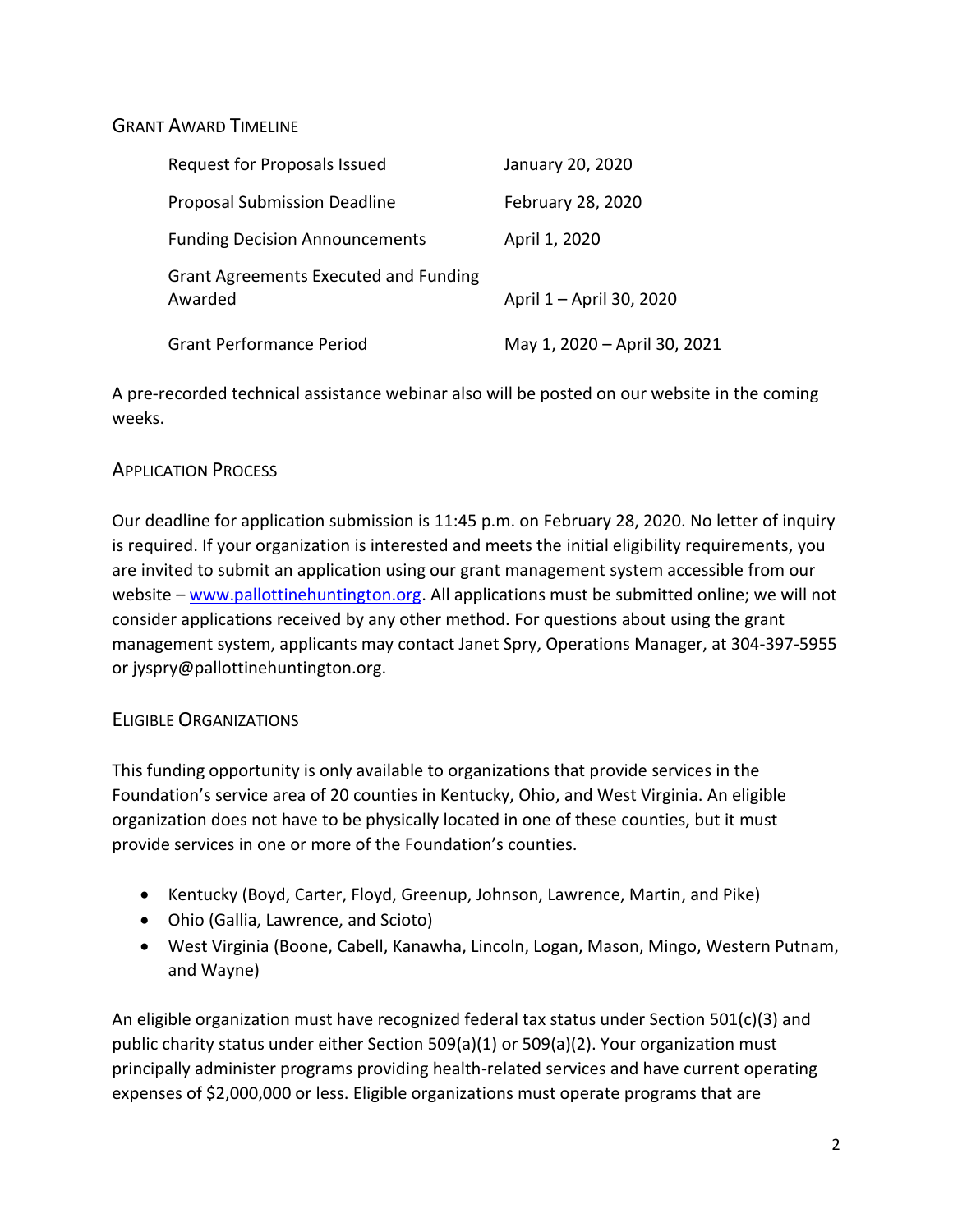compatible with the Mission, Vision, and Values of the Foundation. These grants are not available to other funders.

Organizations that have an open grant with the Foundation are eligible to apply for this funding opportunity. Additionally, organizations that previously applied for funding from the Foundation, but were not successful, are encouraged to apply again. These organizations may want to discuss their proposed project with the Foundation before applying again.

# CAPACITY BUILDING ACTIVITIES

Capacity building grants are designed to strengthen the infrastructure, management, and governance of eligible organizations, as a whole, versus a single program. These grants are not about expanding an organization's services, adding a new program, or renovating a building. The idea of capacity building is that improved internal systems will support improved and continued high-quality services to clients. There are four types of capacity building that we will support.

- $\triangleright$  Organizational Planning: assessments; strategic planning; fund-raising assessment and development (not tied to capital campaigns); and program evaluations.
- ➢ Board and Leadership Development: board training, assessment, and development; assistance with executive transition; succession and search process; and leadership training for administrative teams.
- $\triangleright$  Internal Operations: improvement to financial management (including preparation for and completion of a first audit); human resource function or volunteer management development; facility planning; and improvements in billing policies and processes.
- $\triangleright$  Technology Improvements: information technology capacity through upgrades to hardware and software, networking, and websites; staff training to optimize use of technology; telephone systems; and independent consultation to assure system applicability (highly encouraged for these information technology grants).

A grant to a single organization can support more than one of these types.

## PROJECT BUDGET

You may request funds at any level between \$2,500 and \$25,000. The maximum request from a single organization is \$25,000, regardless of whether it requests funding for one or multiple capacity building projects. In formulating your request, keep in mind that we anticipate that most awards will be less than \$25,000.

A budget template form with designated expense categories is not provided. However, in preparing your budget submission, keep in mind the following:

• List each expense individually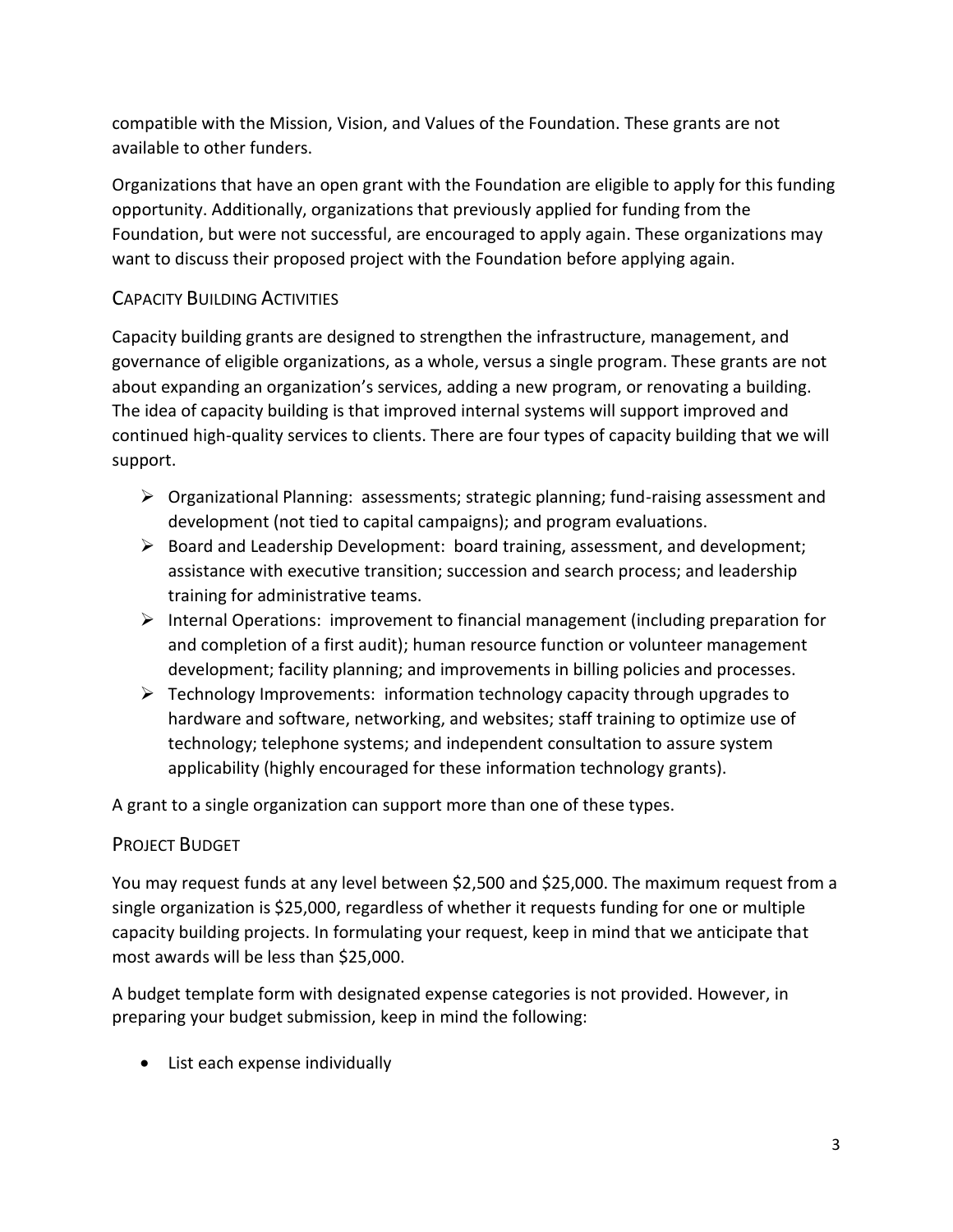- Each expense line must include a narrative description that details why the expense is necessary for the project's success.
- Ensure the expenses listed total the overall budget requested.

The Foundation will not provide support for clinical supplies or equipment, sabbatical support, personal coaching expenses, vehicles, and major capital items. General operating expenditures, including an allocation for indirect costs and compensation for regular organizational staff are also excluded.

Types of expenditures likely to be included for approved projects are:

- Third-party contractor and consultant fees
- Conference and training costs such as registration fees, meals, accommodations, and travel
- Software (accounting systems, website development/ redevelopment, and communications are examples)
- Computers, telephone systems, servers, and similar equipment
- Minor modification of facilities necessary for approved equipment installation (limited to \$1,000)

#### GRANT PAYMENT

The Foundation will pay the approved award amount in lump sum as soon as possible after receipt of executed grant documents. All awards will be paid no later than April 30, 2020. Grantees must expend grant funds in accordance with approved grant budgets between May 1, 2020 and April 30, 2021.

## REPORTING

Grantees will be required to submit the following reports:

- An interim narrative and financial report midway through the grant period.
- A final narrative and financial report at the conclusion of the grant period.

## FOUNDATION CONTACT INFORMATION

For questions related to project ideas, please contact:

Laura Boone Senior Program Officer 949 3rd Avenue, Suite 100B Huntington, WV 25701 304-397-5955